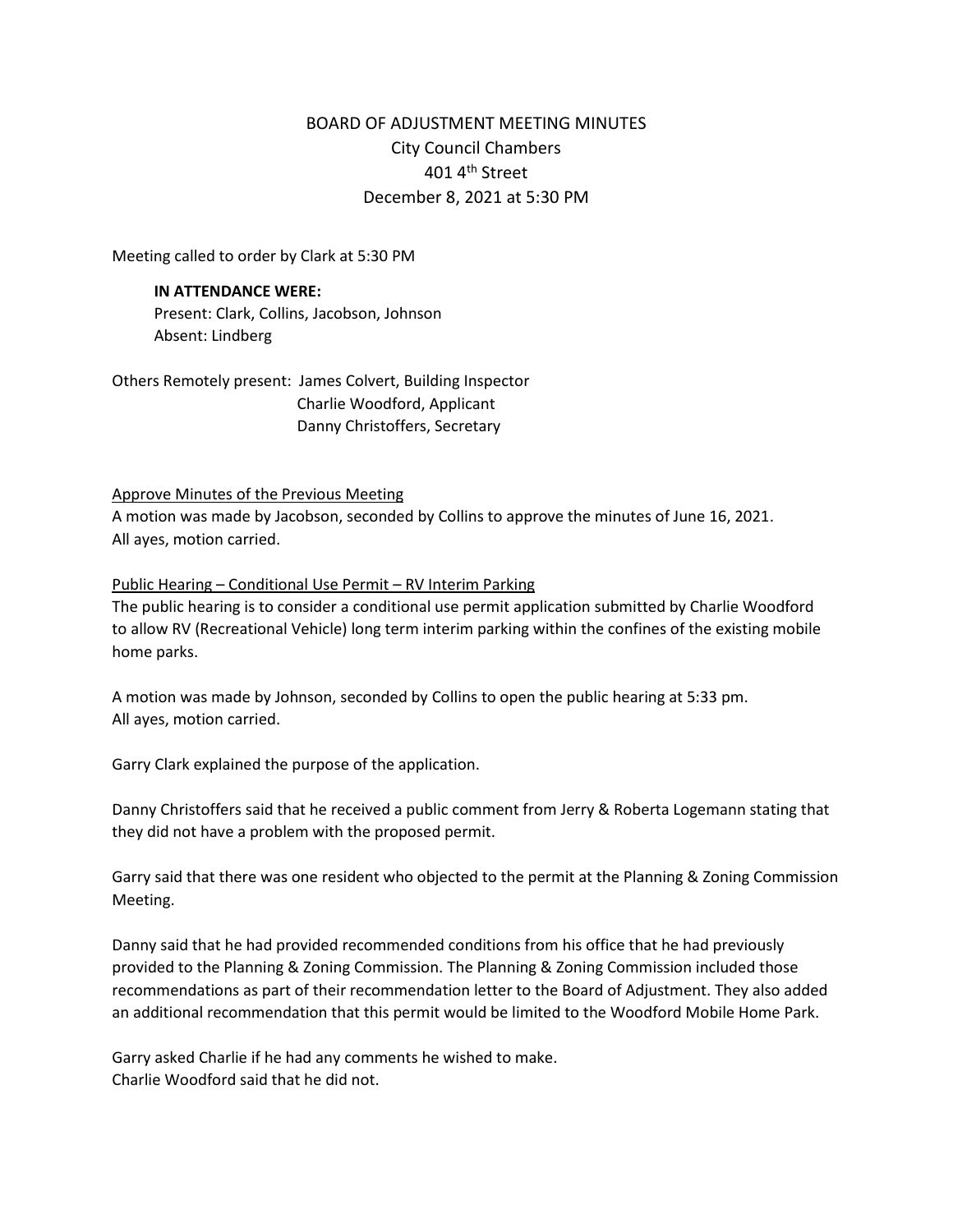Garry said that Charlie had previously had Temporary Use Permits for the RV Park and how that permit request is different.

Charlie explained that previously the units were billed directly, this time he will keep the utilities in his name and included as part of the rent.

Garry explained that in January 2014 there was a condition that a storm shelter be built for each mobile home park. He asked if that was completed?

Charlie said it wasn't.

Garry said that there was some difficulties with the utilities, this will have modification at this time? Charlie said that is correct.

Garry said that RV's are subject to serious damage in case of a storm, FEMA has established requirements to have a storm shelter available. If you proceed with this conditional use permit, how will you meet that requirement?

Charlie said that the Fire Department goes over to the school who unlock the school which is available to the Community as a storm shelter. He has a verbal agreement between the Superintendent of the School, Fire Chief, and himself.

Garry said that when the City was trying to end the Temporary Use Permit in 2017 there were some RV's that weren't registered or had problems.

Charlie said it was his recollection that they put a date that they wanted that to end.

Garry provided an excerpt from the May 23, 2017 City Council Minutes for the record:

*"5 new RV's have entered the parks and applications were then asked for and received, Dave denied those permits subject to councils direction previously… Bill asked Charlie how the RV's came to be in the parks without permits. Charlie Woodford, spoke about what he recalls from previous conversations. Charlie noted that he recalled that with the pork plant the same actions were to be rolled over as well during that phase. Aaron stated that originally the RV's moved in so fast that they were in before paperwork was presented. Charlie noted that he went through the variance process to allow RV's and would like to know if that would still be available. Ron*  talked about the conversations that took place in a Board of Adjustment meeting. Bill and Ron both stated that *many accommodations were made during the demand for the area…. Mayor then read that he stated in July 2016 "Do not think we can give a specific date. As the project winds down we need to end this program. It has done its purpose and needs to wind down with CF. Maybe if CF decides to extend its project through next February. Mayor requested a poll of consensus from Council on his three point summary mentioned previously*  and last statement on date of terminating the program being tied to the CF project completion. The council all *agreed in consensus."*

Another excerpt was referenced:

*"Mayor went over some of the previous comments that were stated at the July 2016 meeting. Mayor noted some comments: Charlie Woodford comments "Council should let the process continue until they (CF) stops bringing in these outside contractors."*

Another excerpt was referenced:

*"Council believes they have been overly generous but feel the RV's need to be vacated by June 1, as stated in the letter that was hand-delivered as well as delivered by certified mail to Charlie."*

There were no other comments from the Board of Adjustment.

A motion was made by Johnson, seconded by Collins to close the public hearing at 5:48 pm. All ayes, motion carried.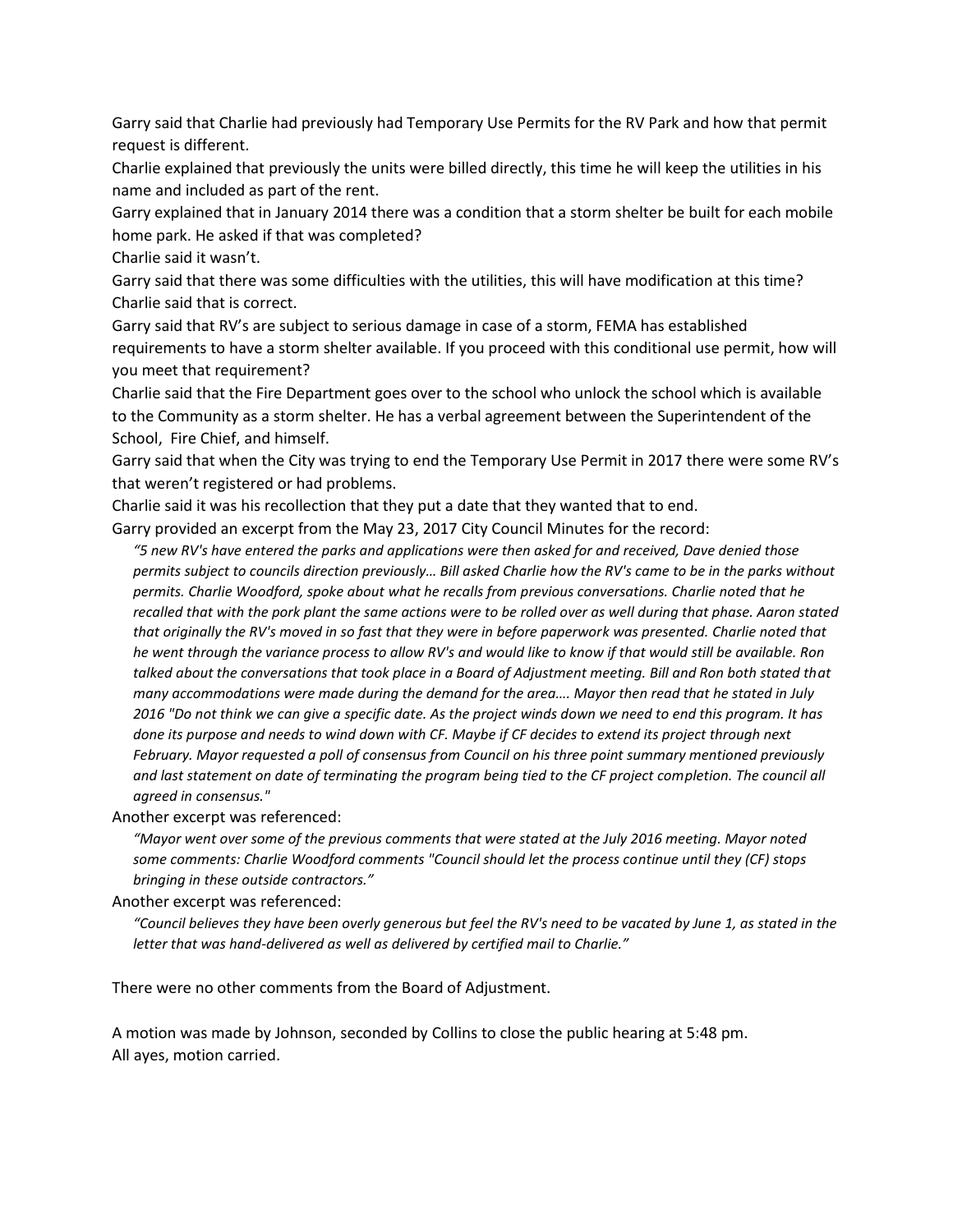Garry explained that this issue has come up before. Our code includes mobile home parks. He has a nice mobile home park, he takes good care of it. It is not an RV park. There is a significant difference between mobile home parks and RV parks. RV parks are transient, Mobile Home parks are permanent residence people live there for a long time and take good care of their property. RV parks tend to detract from Mobile Home Parks. The City of Sergeant Bluff has an image, do we as a City of Sergeant Bluff feel that RV parks are part of our city image? The board has to consider these things when they go to vote on these things. Mr. Woodford runs a business, which needs to stay viable. The City has a responsibility to assist businesses however they can, however they have to do it in a controlled fashion. We do not allow certain businesses in certain areas due to code restrictions, we maintain that by City Codes.

Garry asked James Colvert to explain how city codes work. James Colvert provided examples of how codes are used to limit the types of businesses that are allowed in various areas. He explained that the City Council requested that he work with Charlie Woodford to possibly allow RV's. As a result RV Interim Parking was added as a category in the Land Use Matrix as a Conditional Use. This would cover all three of his parks. As a Conditional Use this comes to the Board of Adjustment to set conditions.

## Meg Jacobson asked James if he had any recommendations?

James said that he agrees to the conditions that Danny put in his letter. James recommends the use from April to October. The code refers that this is for construction workers so he doesn't have a way to confirm that they're construction workers. He expressed another concern that some of the RV's are set up for Winter months and how the water service lines will be protected when it's below freezing. He discussed providing a time frame where it would need to be renewed. James recommended that the meters remain in place for the period of the conditional use permit. Charlie interjected and said that he would leave the meters in.

Meg asked how the code came to specify that this was for construction workers? Danny said that occurred when the Planning & Zoning Commission considered the language changes. James explained how CF Industries workers previously utilized the park for RV's. He described how construction workers RV's may need to go to Brown's lake, N Sioux City, or Onawa unless they are able to utilize Charlie Woodford's parks.

Charlie discussed historical usage of the parks for RV's by construction workers.

James said that the zoning ordinance changed in 2013 and mobile trailer parks were limited to manufacture homes, another later ordinance prohibited RV's. He discussed how RV's can be used by families on home driveways for a limited time.

### Meg asked if 15-20 lots is the proposal?

James said the P&Z's recommendation is to that it is to approve with conditions the use of only the Woodford Mobile Home park. Additional conditional use permits would then be needed to use the other parks.

There was discussion about Tiny Homes.

Garry proposed a set of proposed conditions that combined his own recommendations with those of that were recommended by the Planning & Zoning Commission. His first recommendation was to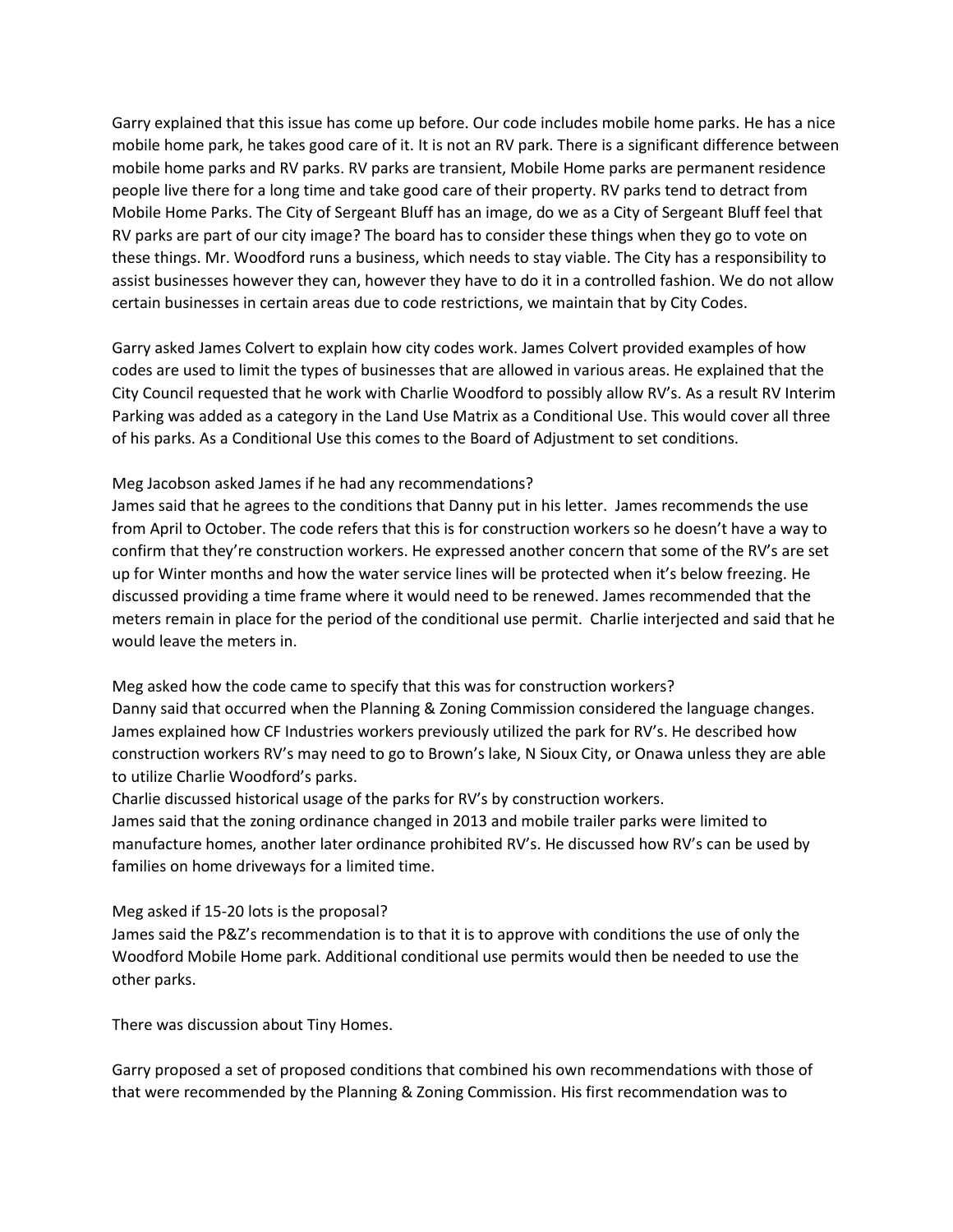require a written plan showing how Charlie Woodford would meet the requirements for a storm shelter. The second condition would be to allow RV permits in the Bridge Mobile Home Park and Woodford Mobile Home Park with a maximum of 20 units. The third would be that temporary use permits be issued for 6 months for a fee of \$150 per unit available for renewal for \$100 for an additional 6 months. The fourth would require that the permits be reviewed at the end of the year and allow for the City to request for suspension of modification by appealing to the P&Z and BOA. The fifth would require that Charlie Woodford provide a list of the lots that will be used for RV Interim Parking. The sixth will require that Charlie Woodford retain utility accounts in his name and that all fees will be the responsibility of Charlie Woodford.

There was extensive discussion by the Board of Adjustment on the time frame that the RV's would be allowed, how we could control who would be in the RV's, and the nature and purpose of the proposed fees.

Additional proposed conditions were suggested:

Garry Clark: The Conditional Use Permit would terminate December 31, 2023. Ed Collins & Meg Jacobson: That the storm shelter plans be approved within 60 days. Meg Jacobson: The permits to be approved for 1 year rather than 6 months.

There was discussion about whether the storm shelter plans would be necessary to go through the City Council. It was decided that they would not go to the City Council.

Charlie Woodford expressed concern about the limit of 20. He later expressed he didn't see the need for an additional fee because of how business property taxes and costs associated with having utilities in the city already funded the services. It's just a tax. It penalizes them more to come into this community. An RV Park is completely different – he doesn't provide bathroom facilities, washroom houses, laundry facilities – he provides nothing for them. They are aware of the risk of storms when they come in and the policy his business has with the school and Fire Department.

Motion Johnson, second by Jacobson to approve the Conditional Use Permit application submitted by Charlie Woodford for RV Interim Parking subject to the legal ability for the City's ability to enforce the proposed conditions, each to be voted on separately by Roll Call Vote (conditions that fail to pass a vote will not apply).

Roll Call Vote to approve the motion: Clark- yes, Collins- yes, Jacobson- yes, Johnson- yes, Lindbergabsent; All ayes, motion carried.

Condition: That Charlie Woodford would provide a storm shelter plan in writing for the protection of all park residents which meets FEMA requirements to the Building Inspector before any temporary permit is issued and that the storm shelter plan would be turned in within 60 days of this meeting (Meeting date: 12/8/21)

Roll Call Vote to approve Condition: Clark- yes, Collins- yes, Jacobson- yes, Johnson- yes, Lindbergabsent; All ayes, vote carried.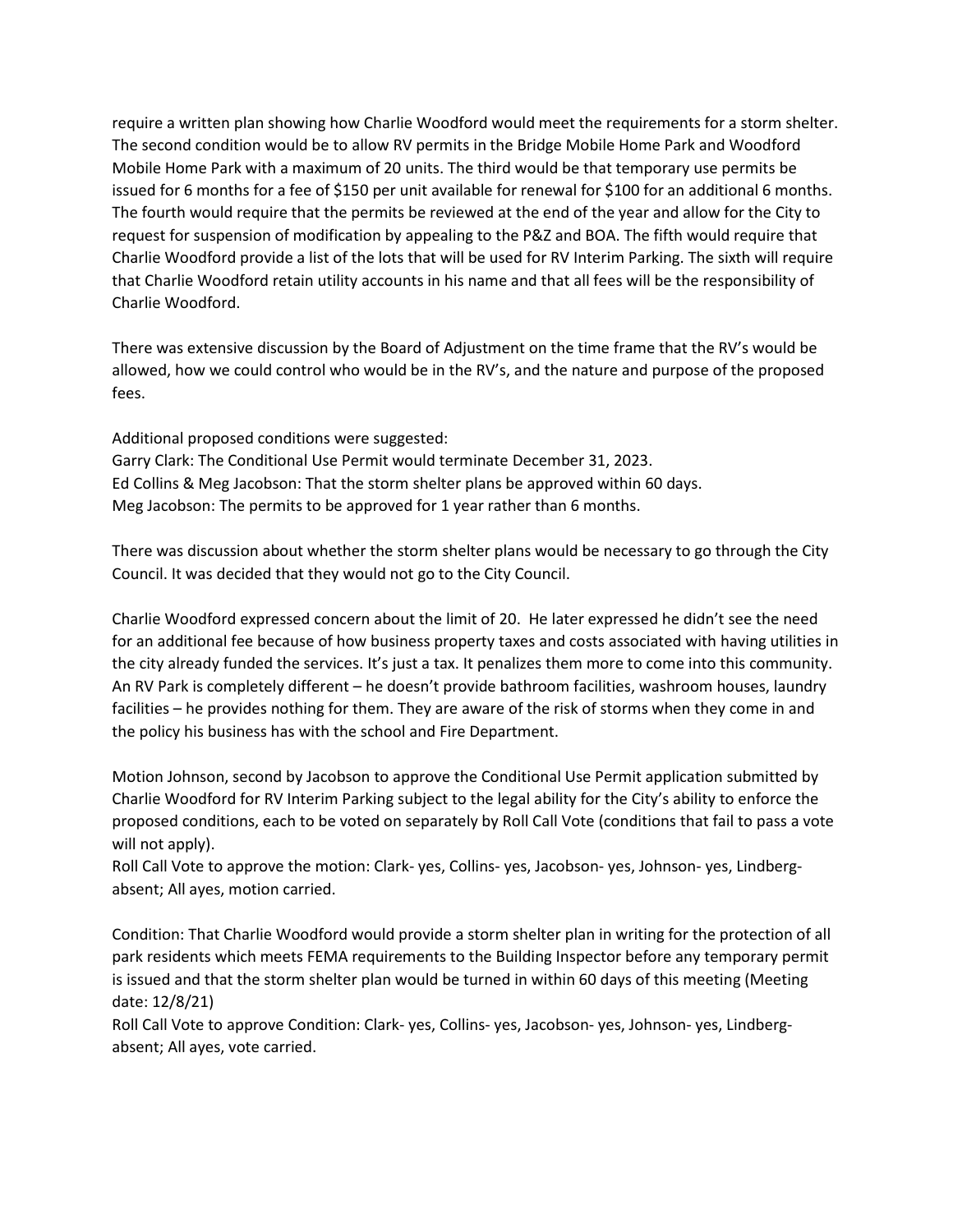Condition: To allow RV Permits in the Woodford Mobile Home Park and Bridge Mobile Home Park with a maximum of twenty (20) units.

Roll Call Vote to approve Condition: Clark- yes, Collins- yes, Jacobson- yes, Johnson- yes, Lindbergabsent; All ayes, vote carried.

Condition: Temporary Use Permits will be issued for six (6) months for the fee of \$150.00 per unit paid to the City of Sergeant Bluff before issued and will be the responsibility of Charlie Woodord. He may renew them for the fee of \$100.00 for an additional six (6) months.

Roll Call Vote to approve Condition: Clark- yes, Collins- yes, Jacobson- no, Johnson- no, Lindberg- absent; 2-2-1 Vote failed.

Condition: That the permits would be reviewed for potential modification and continuance at the end of the first year. In the event that the City encounters a major administrative or technical difficulty prior to the end of the first year, the City may request that the Conditional Use be suspended or modified by appealing to the Planning & Zoning Commission and Board of Adjustment.

Roll Call Vote to approve Condition: Clark- yes, Collins- yes, Jacobson- yes, Johnson- yes, Lindbergabsent; All ayes, vote carried.

Condition: Charlie Woodford will provide a list of all the lots that will be used for RV Interim Parking to the City Clerk. He will provide periodic updates for additional lots. A lot may be removed from the list when occupied by a manufactured home.

Roll Call Vote to approve Condition: Clark- yes, Collins- yes, Jacobson- yes, Johnson- yes, Lindbergabsent; All ayes, vote carried.

Condition: Charlie Woodford will retain all utility accounts used for RV Interim Parking in his name. Payments for the utility accounts will be made in a timely fashion by Charlie Woodford and any dispute between Charlie Woodford and the tenant regarding the billed charges will be a private matter and not involve the City. All City utilities, meters, connect & disconnect fees will be the responsibility of Charlie Woodford.

Roll Call Vote to approve Condition: Clark- yes, Collins- yes, Jacobson- yes, Johnson- yes, Lindbergabsent; All ayes, vote carried.

Condition: This Conditional Use Permit will terminate two years from February 6, 2022. Roll Call Vote to approve Condition: Clark- yes, Collins- yes, Jacobson- yes, Johnson- yes, Lindbergabsent; All ayes, vote carried.

Condition: A Temporary Use Permit for a lot will be issued for \$150.00 for one year and may be renewed for an additional year for \$150.00.

Roll Call Vote to approve Condition: Clark- yes, Collins- yes, Jacobson- yes, Johnson- yes, Lindbergabsent; All ayes, vote carried.